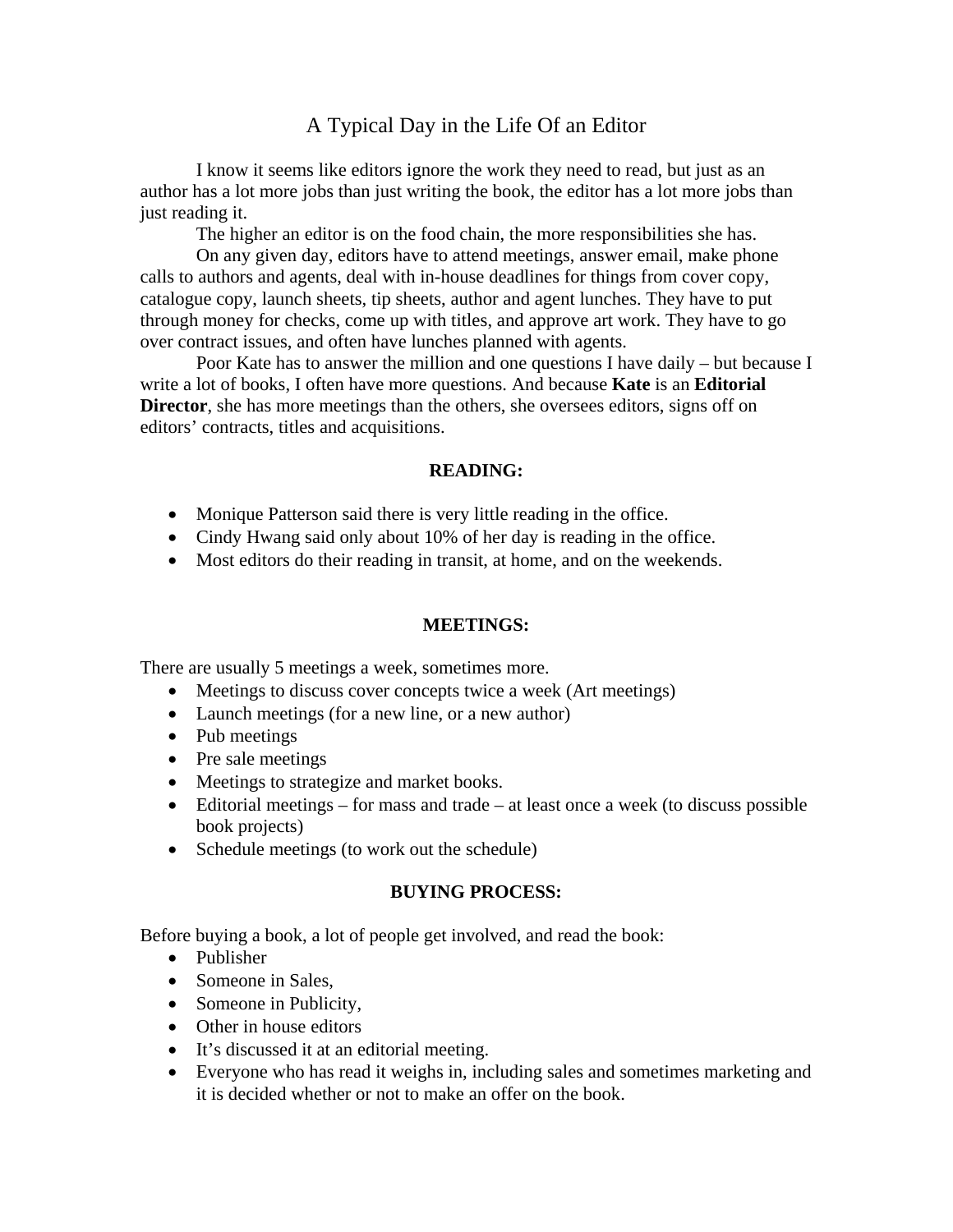- The publisher, editor-in-chief, and president are the ones who make the final decision on how much to offer.
- Sales, marketing and publicity do weigh in, but no decision is made based solely on input from one department.

There is a discussion from all sides that takes place.

## **HOW MANY AUTHORS DOES EACH EDITOR HANDLE?**

### **Cindy Hwang:**

Excluding anthologies, currently about 35 authors. Including anthologies, over 40.

### **Monique Patterson:**

Right now, my list consists of about 30 authors – maybe a few more.

## **Kate Duffy:** over 50

## **CONTESTS:**

We all know that editors judge contests.

But that's NOT for them, it's for you, and it's one more thing that detracts from their day.

#### **Monique Patterson:**

...hasn't found any authors from contests, but she judges because there's always the possibility she'll come across someone she loves and has to publish.

## **Cindy Hwang:**

... considers contest a resounding success because she's found (are you ready?) FOUR authors after judging so many of them.

## **Kate Duffy:**

OK, this is just me. I rarely request to see what I've judged and that means nothing. It doesn't mean that I do or do not want to see it. I'm asked to rank finalists and that's what I do. I never write anything on the manuscript. I don't edit what I don't own. In short, lazy me does only what I am asked to do.

Only once in the many contests I have judged was I even asked if I wanted to see the winner. "Oh," I thought, "now that you mention it, that might be a good thing." And I bought it. You will love MOSTLY MARRIED by Lisa Manuel, Zebra, April 04.

## **THE CONTEST FINALISTS:**

Rita winners:

### **Monique Patterson:**

She'll pay closer attention, but it still comes down to how strong the work is and how great the read is.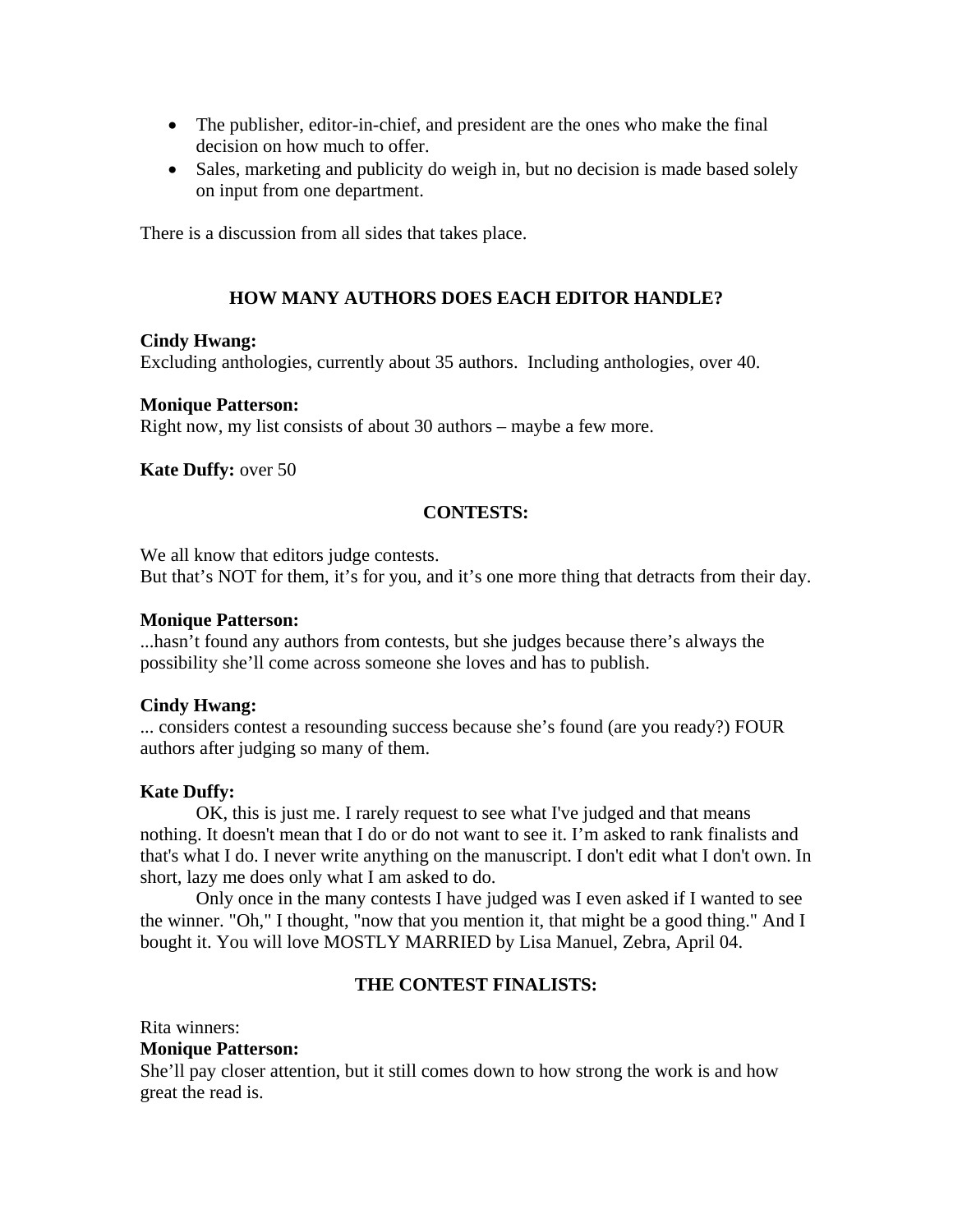## **Cindy Hwang:**

The author might stand out a little more from the crowd, but ultimately it won't matter if she doesn't love the voice or the material.

## **KEEPING ON SCHEDULE:**

Authors are notorious for turning books in late. (But NOT Dianne or me)

Editors try to put in some wiggle room when setting deadlines with the author. If it's only a week or two, the schedule can accommodate it.

But if a book is very late, it can force her to push it back, which will throw everything off. You have to come up with a new plan.

It affects everything from the cover and cover copy, to spine size and manuscript pagination.

If an editor knows far enough in advance that a book will be late, she can work with the author and the agent to assess the situation and adjust the schedule.

**Monique:** I LOVE it when a book comes in early. Even if I can't start it right then, I know it's on time and the schedule is okay.

**Cindy:** If a book is early, it's sometimes possible to get an earlier pub date than planned.

## **BEST AND WORST PART OF THE JOB:**

## **Monique Patterson**:

BEST: Working with the authors, the actual editing, helping an author shape the book into what they both want it to be. Working with an author to come up with a great title and cover idea.

WORST: Meetings & Paperwork. But even there, she'd rather have the control it gives than give it up.

## **Cindy Hwang:**

BEST: Working with authors and finding new voices. WORST: Never having enough time to catch up. Editors are always behind on their reading.

# What editors really want?

**MORE:** More humor, more tears, more emotion, more sensuality, MORE OF EVERYTHING!

**A CLEAR VOICE** (voice makes the submission work)

**A PROFESSIONAL SUBMISSION**. Don't send it in until it's ready to be sent. No, the editor will not fix it for you.

**READABLE** quit worrying about your font and your margin spacing.

**EASY TO OPEN**. Kate jokes about getting the *jaws of life* to open some packages.